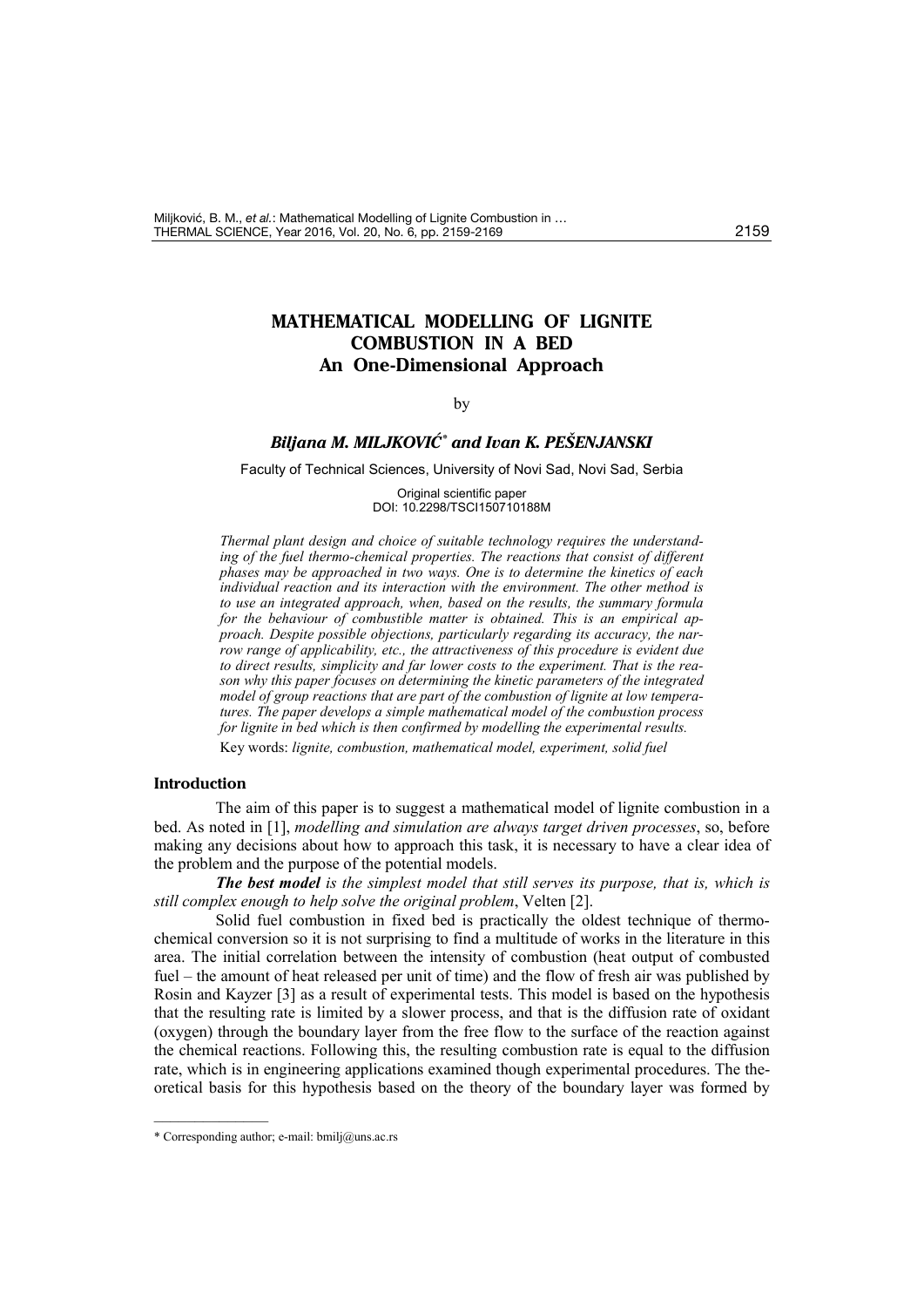Mondiez [4], and shortly afterwards, Spalding *et.al* [5] elaborates this idea within a consistent theoretical context. It seems that, as far as combustion of coal in a fixed bed is concerned, the interest of industry for this class of problems ceased, so that today it is almost impossible to find work related to this topic.

An overview of various models for the combustion of biomass at the mechanical grate is given in [12]. A moving grate [6-8] is a typical example of combustion in a fixed bed (the grate *carries* a bed through the combustion chamber, while the bed does not move). In contrast, other mechanized grates (ibid,) cause displacement in the fuel bed. The mechanical displacement in the fuel significantly changes the burning situation and it is quite obvious that each specific case requires a new model. However, combustion in the elemental segment of bed can provide information about the possible behaviour of fuel for various cases. This can also provide information for composing a suitable fuel mixture for a particular combustion chamber [9].

On the other hand, over the last 30 years (and more) the complete combustion engineering practice related to solid fuels has dramatically changed [10]. Besides permanent changes in economy and politics, agents of this change are also related to the significant advances in science and the knowledge about the characteristics and methods of characterization of fuel. In addition to traditional analysis: proximate and ultimate analysis, ash elemental analysis, *etc.*, there is growing emphasis on the information on the structure and reactivity of different types of coal and other solid fuels ranging from biomass and peat to waste coal and petroleum char. The methods of analysis increasingly include measurement of pyrolysis and oxidation, as well as kinetics, inorganic reactivity, and much more.

The method presented in this paper belongs to the group of thermal mechanical/gravimetrical analysis (TMA, TGA). Classical TGA analysis [11] is performed with samples  $\leq 1$  g, so that the results reproduce more kinetics parameters of chemical reactions, whereas the effects of diffusion are negligible. The mathematical model which is developed and presented here directly builds on the hypothesis of the dominant influence of diffusion in the real bed combustion. These technologies aid in fuel characterization as well as in the analysis of combustion mechanism.

In contrast to the approaches presented in [12-14], which develop more or less complicated models that try to reproduce reality as closely as possible, in this work we propose a fast method, that is adapted for specific fuel and for specific conditions and is simplified as much as possible. As modern industrial practice is daily confronted with significant fluctuations in fuel quality, such a test would improve the quality of plant operation.

## **Mathematical model**

## *Phenomenological characteristics of lignite combustion*

The fact that lignite is the predominant type of coal in the Balkan region is the reason why it is used in this paper. Proximate analysis of working fuel [10] when a rough separation is done on the pit indicates a high moisture content (possibly  $> 40\%$ ), a large proportion of volatiles (50-60%, dry and ash free of the combustible mass), lower content of char residue and a small to moderate mineral matter content. The prime of which it originated is mostly vegetable, with a small admixture of animal organisms. Heating value (net calorific value) ranges from 23.000 to 25.000 kJ/kg (dry, ash free).

The temperature at which the devolatilisation process begins is slightly higher than the drying temperature (130-170 °C), and ends at 1000-1100 °C. The initial condensation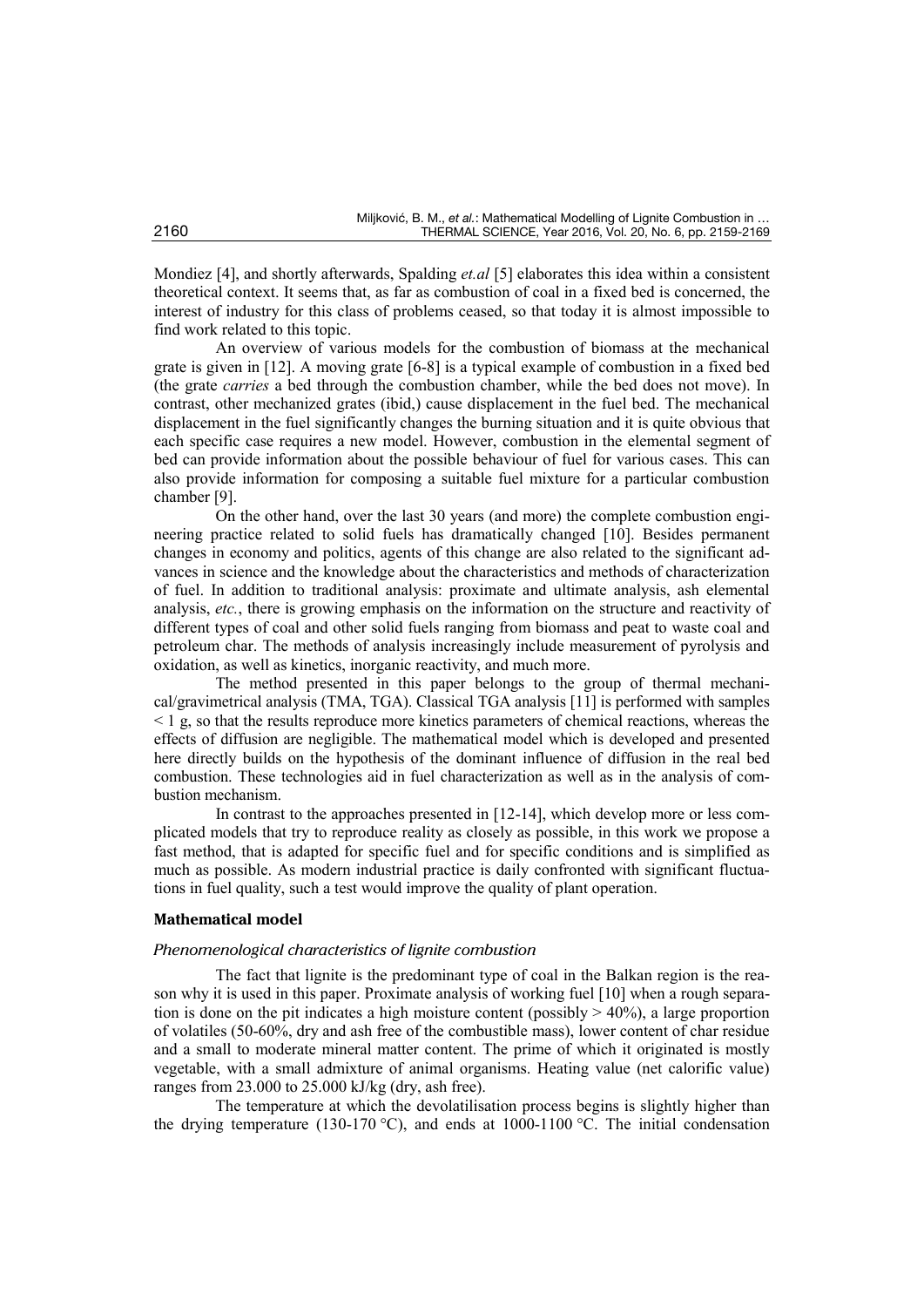transformation of carbonaceous matter is followed by the separation of water molecules, and then CO and CH<sub>4</sub>. At temperatures above 500  $\degree$ C more complex hydrocarbons and oxygen compounds are separated. Sulphur is partially separated in the form of hydrogen-sulphide. Kinetics of devolatilisation process (amount and composition of volatiles) depends on various factors: the degree of carbonification (rank of coal), petrographic composition, the quantity of sulphur and other minerals, as well as the degree of oxidation of the fuel.

Volatiles generally have a major impact on ignition, and consequently, on the whole combustion process. The higher their content, the easier it is to ignite the fuel and provide spacious, long and bright flames. The fuel with such properties is referred to as highly-reactive fuel. Fuels with low content of volatiles – low-reaction fuels – are more difficult to ignite, burn more slowly and give a brief flame. This last fact warns that *it is not possible to burn any fuel in any combustion chamber in a high quality and efficient manner.* The knowledge of the particular situation gives crucial guidance for composing the right fuel that will produce the desired results.

A fuel with specific characteristics, such as lignite, is essentially a solid porous material. The combustion of this fuel, which is also rich in volatiles with low-temperature separation, certainly presents a very specific problem. When such a fuel is subjected to intense thermal action of an external source, this initially causes decomposition of the surface layer of the material that results in the release of gaseous products (volatiles) and the formation of the solid (char) on the surface of the fuel. The possibility of the liquid fraction is by definition a priori not taken into account. The volatiles are mixed with the surrounding air and burn at some distance above the surface of the fuel, while the pyrolysis zone moves inwards, under the char, with the progress of the temperature field. For steeper temperature gradients within the material, pyrolysis zone will also be wider.

In the first stage of the process when the release of volatiles is intensive so that the diffusion processes limit the speed of combustion, the flame zone is formed in the gas space above the fuel bed. The penetration of the reaction front into the solid bed leads to char layer becoming wider, increasing the diffusion resistance of volatiles through the pores of char and reducing the amount of volatiles that reach the flame zone. For this reason volatile flames come closer to the surface. At one point the flames can be transferred to the surface of char residue, and then in the interior of solids. Then, the second type of combustion starts, *i. e.* the combustion in the pores.

As clearly stated previously, the centre of research and primary focus of this paper is on the low-temperature area dominated by pyrolytic reactions, although, due to the presence of oxygen, the influence of oxidative processes must also be considered.

## *Model of static relations*

In real life situations, in which hundreds of elementary reactions happen, partialisation (as described earlier by the phenomenological characteristics), is recommended if it is fundamentally important for problem solving. Also, this is only possible when the entire problem is defined, *i. e.* when the device – combustion chamber is completely concretized. General method of solving problems, which is applied in this work, introduces operations with the net effect of a simple reaction type.

Combustion is a process of uniting two matters, *i. e.*, a process of synthesis. Pyrolysis is a process of decomposition, *i. e.*, a process of analysis. Without further going into the complexity of the phenomenon, it was found that pyrolysis dominates at low temperature reactions, thus for the basic model of all phenomena the decomposition equation is postulated in the form: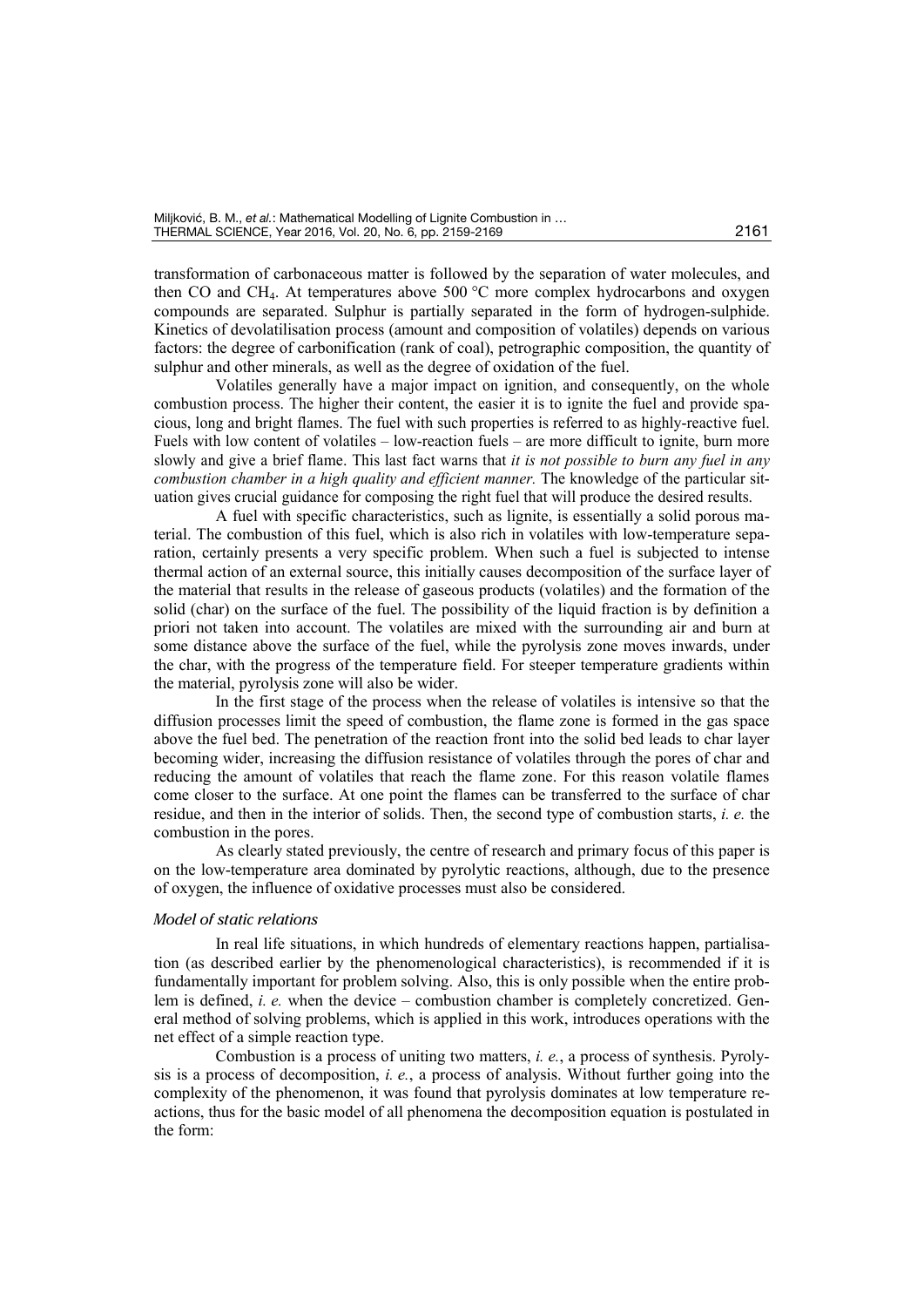$$
Full \rightarrow volatiles + solids \tag{1}
$$

The corresponding single stage stoichiometric equation with this model is in the

$$
v_A A \to v_D D + v_E E \tag{2}
$$

Since the elemental composition of the fuel is known, as well as the composition of the solid residues, the composition of volatiles can be determined from the condition of conservation of the number of atoms. Based on this, it is possible to determine all of the suspended stoichiometric coefficients.

In the case when the equation is expressed in terms of 1 kg of fuel, the relation between the initial and final states can be written in the weight proportions:



**Figure 1. Schematic representation of the model pyrolysis – decomposition of the volatile fuel and solid residue**

 $1 \text{ kg } A \rightarrow s \text{ kg } D + (1 - s) \text{ kg } E$  (3) where *s* is the mass of volatiles liberated per unit

mass of fuel. The model of thus described pyrolytic reaction is schematically shown in fig. 1.

Due to the conservation of mass, if the process is stationary, and if there are no sources or sinks of matter in the system, a mass proportion of the fuel at any stage of the reaction can be expressed as a function of the products according to:

$$
X_A = 1 - X_D - X_E \tag{4}
$$

During the reaction, the mass proportion of unreacted fuel is changed from 1 to 0, while the proportion of volatiles changes from 0 to *s*. At the same time the proportion of the solid changes from 0 to  $(1 - s)$ . The proportions of mass fraction are linear formations:

$$
\frac{X_E}{X_{E1}} = \frac{X_D}{X_{D1}}
$$
 (5)

and are functions of the degree of progress of the reaction, wherein the ratio can be set:

$$
X_{E1} = 1 - s \tag{6}
$$

and after the completion of the reaction (state 1):

$$
X_{D1} = s \tag{7}
$$

Solving eqs.  $(5)-(7)$ , it is possible to get a look-dependence of mass fraction of residual unreacted fuel from separated volatiles:

$$
X_A = 1 - \frac{X_D}{s} \tag{8}
$$

In the physical sense, this idealization allows us to establish the relations between the real phenomena and the model of decomposition of the resulting substance in the two products. In the model only three substances are identifiable: fuel, volatiles and solids.

## *The kinetics of chemical reactions*

Chemical reaction of *real rate* gradually breaks down the molecules of a substance, and simultaneously generates molecules of other substances. The term *reaction rate* means a

form: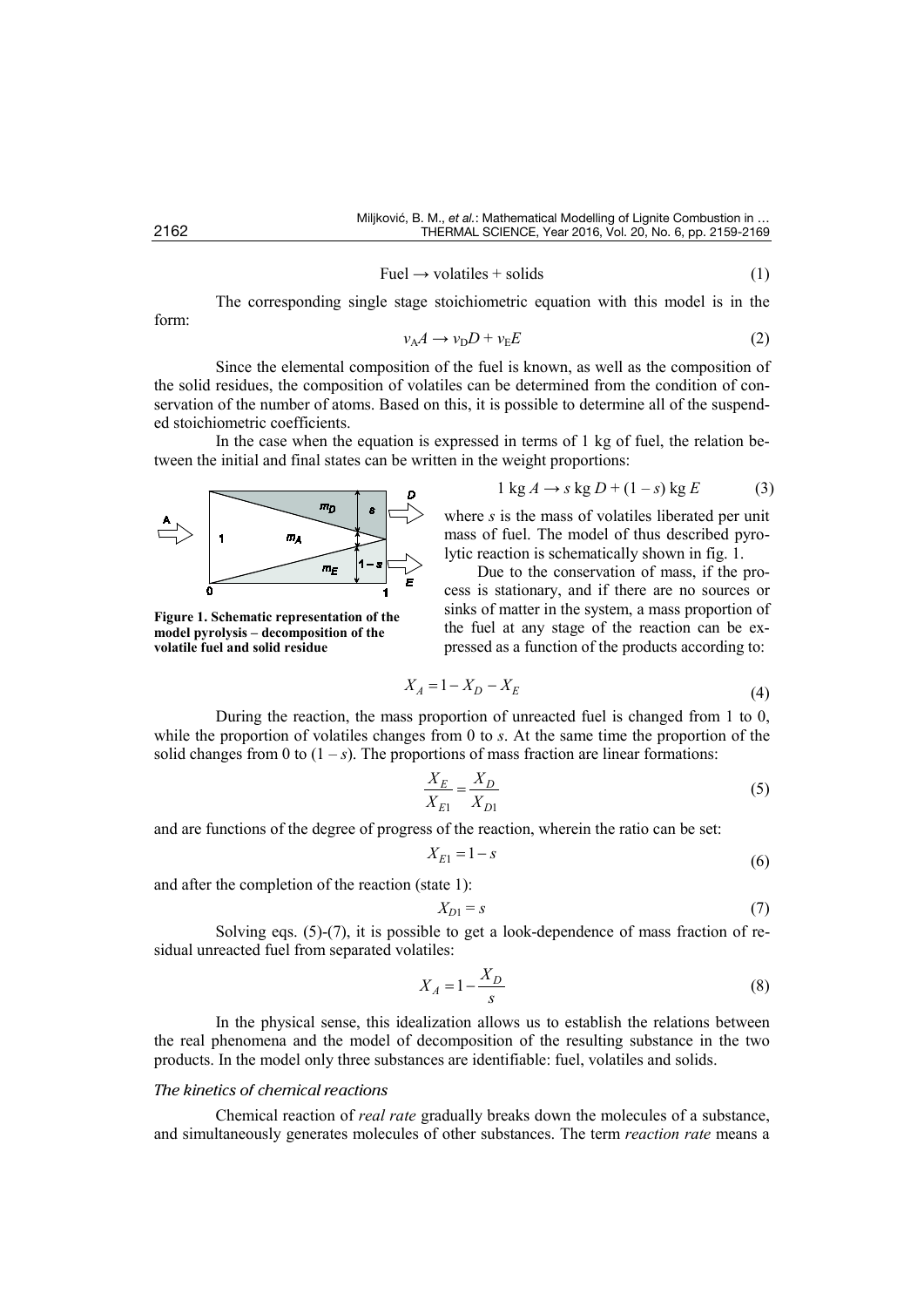change in the amount of some substance that is present in a volume, per time unit. If the amount of matter is expressed as mass fraction, the rate of chemical reactions of the *i* component can be expressed in the following form:

$$
\dot{m}_i = \rho \, \frac{\mathrm{d}X_i}{\mathrm{d}\,\tau} \tag{9}
$$

On the basis of the law of conservation of matter for the pyrolysis reaction, following the stoichiometric eq. (2), there is a relation between the rate of formation and disappearance of certain components:

$$
-\frac{\dot{m}_A}{v_A} M_A = \frac{\dot{m}_D}{v_D} M_D = \frac{\dot{m}_E}{v_E} M_E
$$
 (10)

Relationships (10) give the relations that enable the determination of any parameter of the process by measuring the changes in the mass fraction of only one component.

## *Mathematical model of the lignite combustion*

Starting from the equation for 2-D gas diffusion, we can obtain changes in the mass of unburned fuel that is a function of time, *i. e.*, the rate of change of fuel mass over time. The general form of the equations of gas diffusion can be presented in the form of continuity equation of mass transport:

$$
\frac{\partial \rho}{\partial \tau} + \frac{\partial}{\partial x} (\rho w_x) + \frac{\partial}{\partial y} (\rho w_y) = 0 \tag{11}
$$

In the case of the specified materials (substances) the eq. (11) becomes:

$$
\frac{\partial(\rho X_i)}{\partial \tau} + \frac{\partial(\rho w_x X_i)}{\partial x} + \frac{\partial(\rho w_y X_i)}{\partial y} = \frac{\partial}{\partial x} \left(\rho D_i \frac{\partial X_i}{\partial x}\right) + \frac{\partial}{\partial y} \left(\rho D_i \frac{\partial X_i}{\partial y}\right) + \dot{m}_i
$$
(12)

where *i* are specifies substances (oxygen, volatile, and products of chemical reactions).

Volumetric rate of matter formation *ṁi,* may be a complicated function. Unfortunately, real chemical reactions in coal are generally multistep reactions, and cannot be adequately described by simple Arrhenius formula. The kinetics of particular reactions depends on the chemical, physical, and thermo-physical conditions of combustion and basically it is not well explained.

In this article, an extremely idealized 1-D, uniform system of combustion of porous materials will be considered. Oxygen comes into contact with fuel, solely by diffusion to the flame location, where it reacts immediately. The location of the flame is determined by the co-ordinate *x* and is moved from the surface of the porous bed  $(x = 0)$  to the depth of the porous bed  $(x = L)$ . We will assume that the flame front *(i. e.*, reaction location) moves at a constant rate, and that density and diffusion coefficient have a constant value.

In this simplified case, diffusion eq. (12) takes the following form:

$$
\rho D_i \frac{\partial^2 X_i}{\partial x^2} + \dot{m}_i = 0 \tag{13}
$$

The application of such a law on the volatile gives: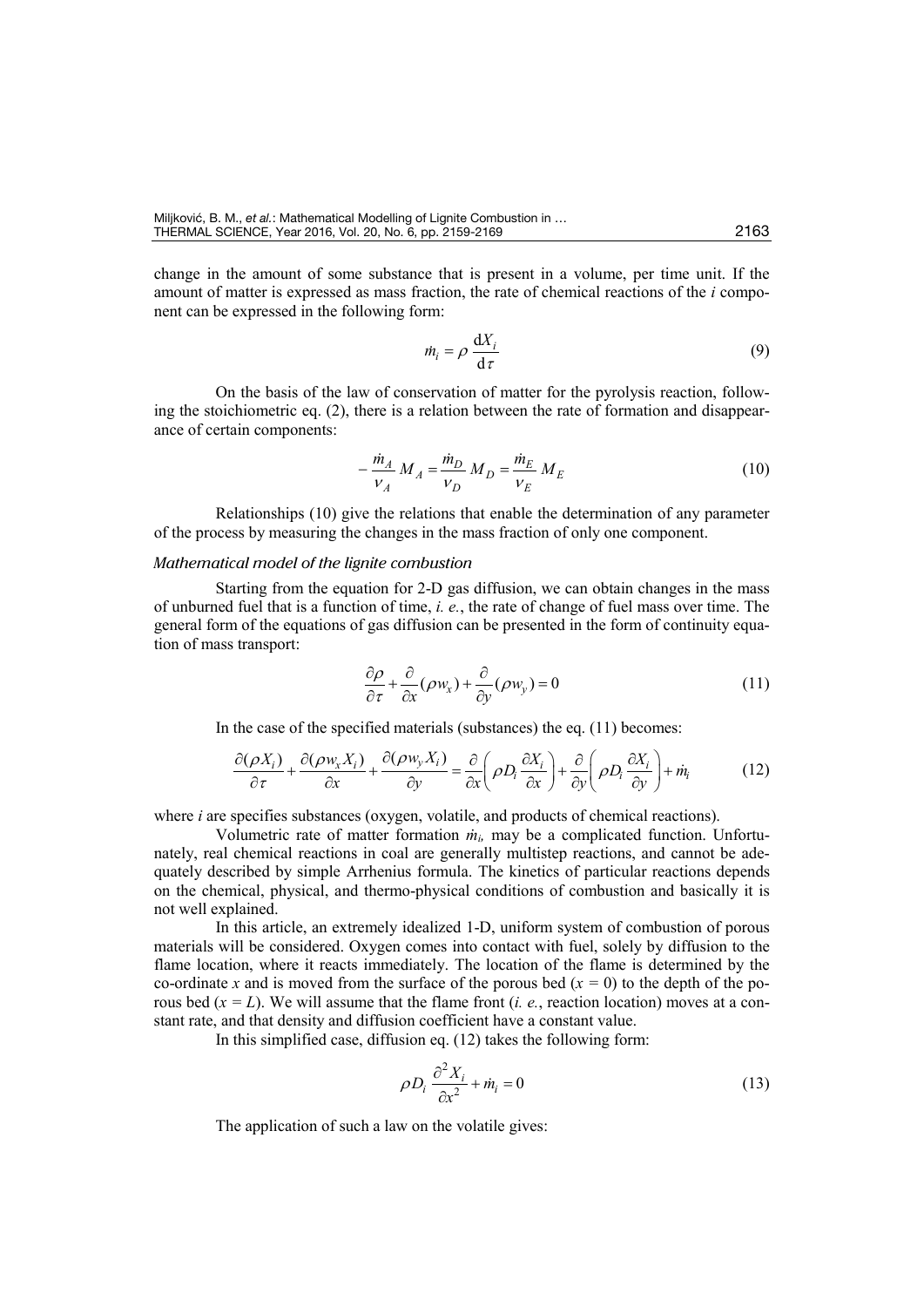$$
\rho D_D \frac{\partial^2 X_D}{\partial x^2} + \dot{m}_D = 0
$$
\n(14)

It then follows:

$$
d\left(\rho D_D \frac{dX_D}{d\tau} \frac{d\tau}{dx}\right) = -\dot{m}_D dx
$$
 (15)

As, according to eq. (9) the flux of volatiles per unit of volume is equal to the change in the mass fraction per time:

$$
\dot{m}_i = \frac{\partial}{\partial \tau} (\rho X_i) = \rho \frac{\partial X_i}{\partial \tau}
$$
\n(16)

According to the assumption, the rate of displacement of flame front is constant:

$$
w = \frac{\mathrm{d}x}{\mathrm{d}\,\tau} = \text{const.}\tag{17}
$$

Inserting eqs. (16) and (17) in eq. (15) we obtain the form of law in the differential equation form:

$$
d\left(D_D m_D \frac{1}{w}\right) = -m_D dx
$$
 (18)

By the separation of variables and by integration:

$$
\int_{\dot{m}_{D_0}}^{\dot{m}_D} \frac{d\dot{m}_D}{\dot{m}_D} = -\int_0^{\tau} \frac{w^2}{D_D} d\tau
$$
 (19)

we obtain the dependence of the logarithm of the mass flux of the separated volatiles upon time:

$$
\ln\left(\frac{\dot{m}_D}{\dot{m}_{D0}}\right) = -\frac{w^2}{D_D}\tau\tag{20}
$$

That is, an exponential function of the mass flux (the rate of chemical reactions) of volatiles per time:

$$
\dot{m}_D = \dot{m}_{D0} \exp\left(-\frac{w^2 \tau}{D_D}\right) \tag{21}
$$

Including the relation eq. (10) in eq. (21) and shortening the stoichiometric coefficients, it follows that the formula can also be transformed for fuel, and then the rate of reduction of the unreacted fuel is:

$$
\dot{m}_A = \dot{m}_{A0} \exp\left(-\frac{w^2 \tau}{D_A}\right) \tag{22}
$$

Now we can obtain the final form of the mathematical model that describes the reduction of unreacted fuel in the combustion process.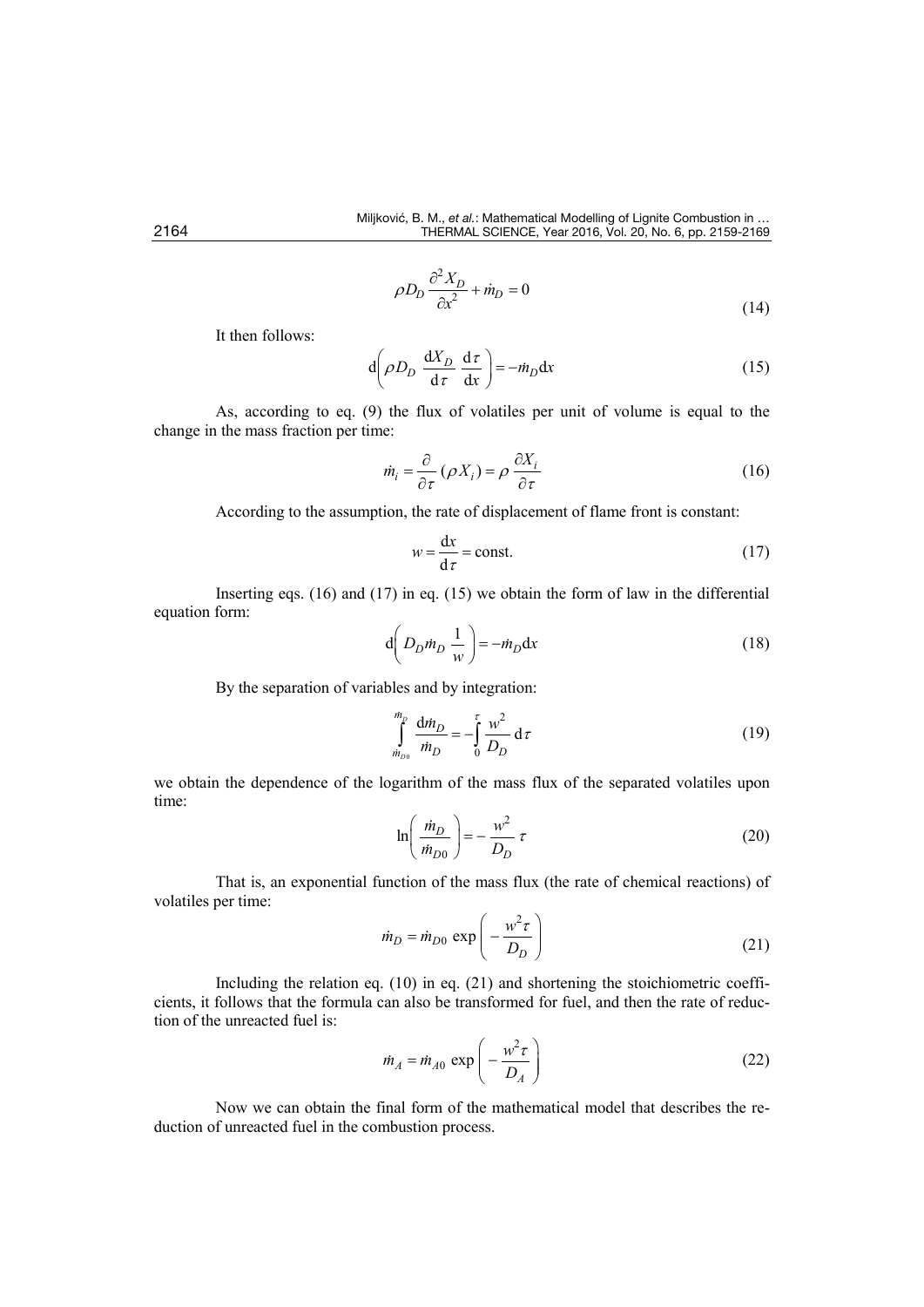By the separation of variables and integration in the boundaries from a point in time, *τ*, to the end of combustion process ( $τ \rightarrow ∞$ ), we get the final form of the mathematical model of the still unreacted fuel up to the moment, *τ*:

$$
m_A = m_{A0} \exp\left(-\frac{w^2 \tau}{D_A}\right) \tag{23}
$$

Current value of the mass concentration of the still unreacted fuel is an exponential function of time and is in direct correlation with the total remaining solid mass that can be measured by a simple scale. With the increase of combustion time the mass concentration of unreacted fuel decreases from the initial value  $X_{A0}$  ( $\tau = 0$ ) and tends to 0 when  $\tau$  tends to infinity.

Equation (23) is the central hypothesis of the paper and a hypothetical law of the changes of the mass of the solid phase which needs to be experimentally tested.

Formal simplex  $w^2/D$  is a function of summary characteristics of fuel in a bed: type of coal (coal rank), granulation, porosity, density, moisture content, calorific content and quality of ash, *etc.*, and also of thermo-physical condition in the space of combustion chamber above the burning bed: temperature, air and flue gases velocity, *etc.* The project of the specific experiment is aimed to determine which parameters should be varied, and which should be kept at a certain (projected) level.

## **Experimental tests**

In order to confirm the model, it was necessary to compare the obtained results with the results obtained in measurements in real combustion chamber. One cycle of measurement, *i. e.*, testing from ignition to the extinction was done only on a single charge of 4 kg lignite sample in the 200 mm high bed [15].

## *Material and experimental set-up*

This experimental study used an adapted domestic furnace (which is normally used for residential heating). The cross section of the combustion chamber and the combustion grate was  $200 \times 200$  mm, while the draft of the furnace with its longitudinal section and cross section is shown in fig. 2.

The furnace was placed on the scales with automatic adjustment level which allowed the necessary precision in measurements. For the purposes of measurement standard laboratory instrumentation (laboratory class precision) was used.

The fuel sample used in the experiment was air-dried Kolubara lignite, lump size 25-0 mm (*nut*). Its proximate analysis is given in tab. 1, and its ultimate analysis in tab. 2.

Fire wood was used for kindling and its net heating value was  $H_d = 11400 \text{ kJ/kg}$ . Petroleum (fuel oil) was used for initial firing from ashtrays. Net heating value of petroleum was  $H_d = 42700$  kJ/kg. One charge, which was used for the experiment, in total, consisted of:



**Figure 2. Cross-section of the combustion chamber and the combustion grate [15]**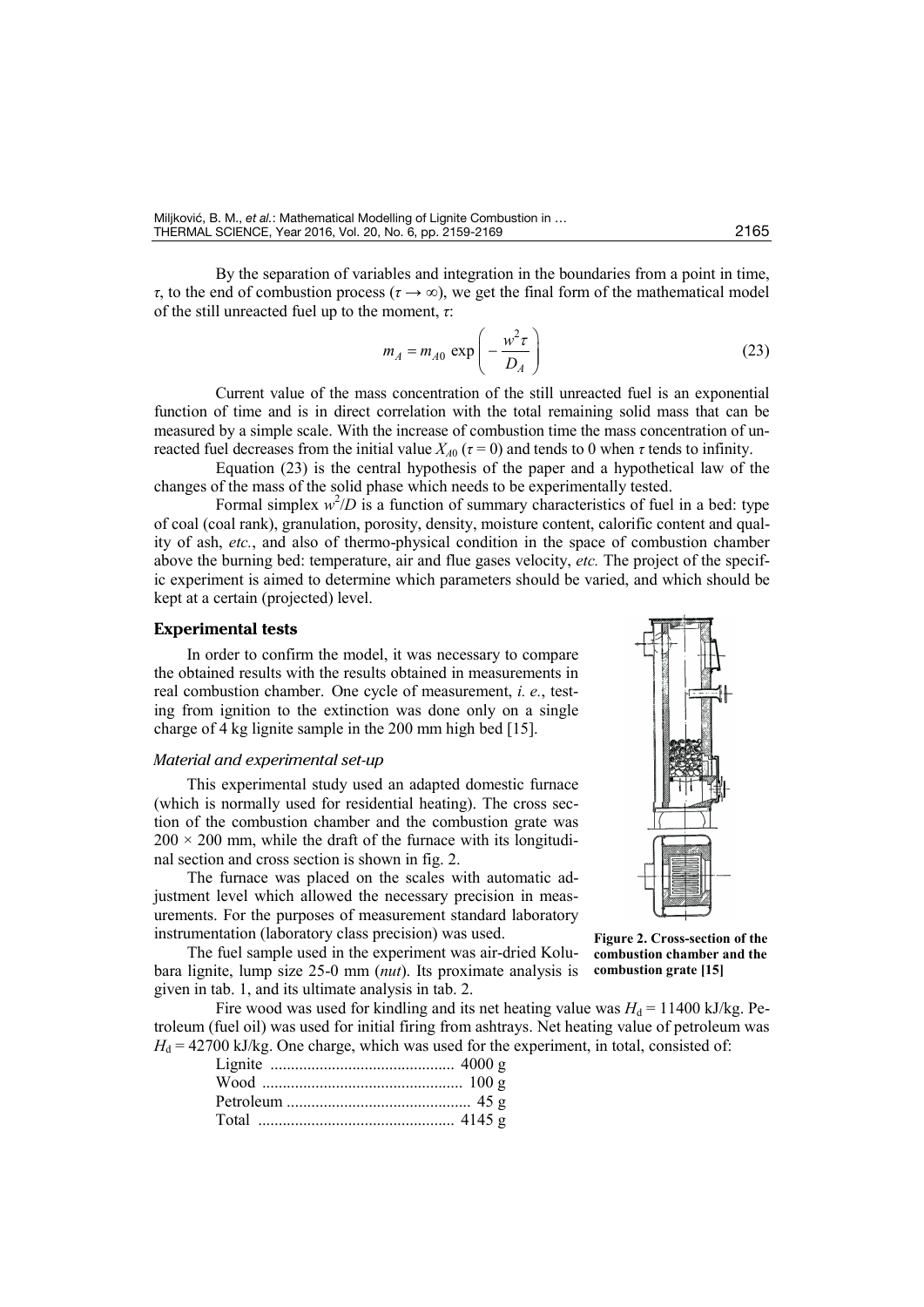**Table 1. Proximate analysis of lignite (%-mass, air dried)**

| Table 2. Ultimate analysis of lignite |  |
|---------------------------------------|--|
| (%-mass, air dried)                   |  |

| $\lceil \frac{9}{6} \rceil$<br>$\mathsf{I} \mathsf{W}$ | $\lceil\% \rceil$<br>A <sub>1</sub> | $\lceil \frac{9}{6} \rceil$ | $\mathbf{C}_{\text{fix}}$ | $_{\rm I}$ [kJkg $^{-1}$<br>$H_{\rm d}$ | $\lceil\% \rceil$ | $H[\%]$ | $S[\%]$ | N [%]      | $\lceil \frac{9}{6} \rceil$ |
|--------------------------------------------------------|-------------------------------------|-----------------------------|---------------------------|-----------------------------------------|-------------------|---------|---------|------------|-----------------------------|
| 10.51                                                  | 1.92                                | 44.31                       | 227<br>32.IS              | 20338                                   | 50.18             | 4.19    | 0.47    | 59<br>0.59 | 22.08                       |

Before inserting the measured quantities of fuel in the combustion chamber and starting the experiment, the furnace was heated to operating temperature. Regular testing of a working point ran from the moment of ignition until the end of combustion. The experiments were carried out without any intervention by the stoker, from the beginning to the end of the experiment.

### *The results – measured combustion reaction rates*

The measurements of mass change during the test are given in the diagram in fig. 3. As is shown, the data measurements were taken for every 200 g of burned material and only at the end of the process, the values were reduced to 150 g and 20 g. The data set was measured in the total of twenty points. The same chart also shows the functions of mass loss rate during the experiment.

During the experiment other process parameters (temperature and composition of flue gases, [15]) were also recorded; however, they are irrelevant to this report.

#### *Estimation of parameter for combustion rate equation*

Now, the experimentally obtained results can be easily modelled by the derived eq. (23) and thus, determine exponent  $w^2/D_A$  for the particular combustion conditions and fuel characteristics. The estimation of the parameters is formulated as an optimization problem which is minimized with respect to the parameter. The function expresses the sums of squares of the measured and calculated mass loss curve. Using the simple method for the given conditions, in the case of the fuel used in the experiment, the following value is calculated (MATLAB):

$$
\frac{w^2}{D_A} = 0.0341\tag{24}
$$

When the measured and calculated values of mass loss, from eqs.  $(23)$  and  $(24)$ , are inserted in the joint diagram in fig. 4, a good agreement between the simulated curve and the actual results can be observed.



 $\frac{1}{2}$  (g)  $\frac{4500}{4000}$ 400 3500 Experimental results 3000 2500 2000 Simulated results 1500 1000 50C  $\frac{1}{\sigma}$  $\overline{20}$  $\overline{40}$  $\overline{60}$  $\overline{80}$  $100$ 120  $\tau$  [min]

**Figure 3. Measured mass loss and mass loss rate during the time**

**Figure 4. Experimental and simulated results of mass reduction**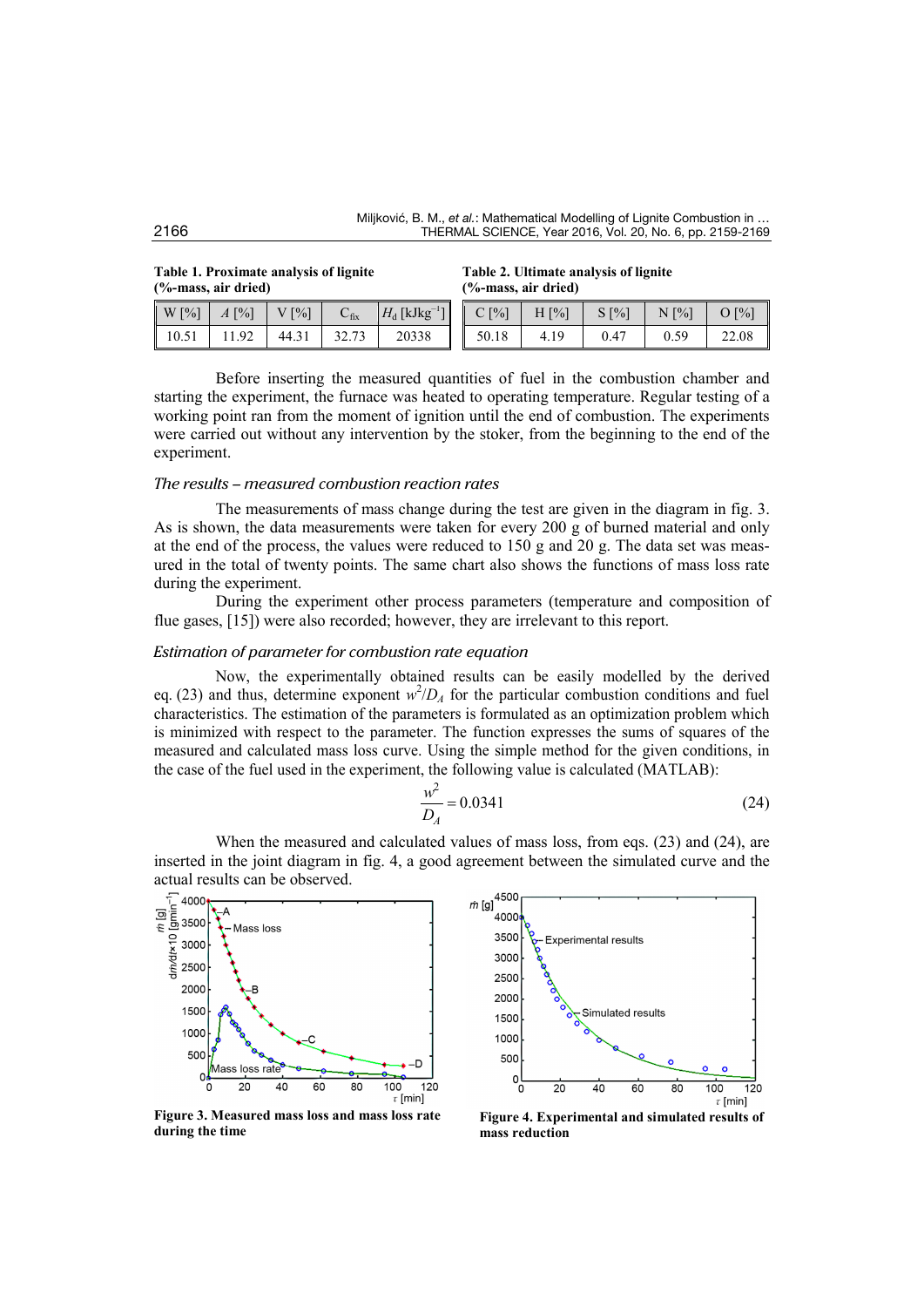#### **Discussion**

In order to explain the combustion process, the combustion curve which was obtained in the experiment will be analysed. According to the curve shape, it can be divided into three sections (fig. 3.).

- The first part of the curve, from point A to point B, starting with a gentle slope (as a result of kindling), and then a steeper slope to the *τ*-axis indicates the fast fuel devolatilization process at the beginning of the combustion process when the mass of the fuel on the grate is almost halved. On the combustion curve, point B marks the moment when 2000 g of fuel burned, which was after 18 min 30 seconds.
- After the moment B, the process slows down, and this continues up to the point C. The second part of the curve, that is the part marked BC, has a particular curve with a relatively small radius of curvature. This part of the curve appears as a link between the sections AB and CD.
- At the end of the process, the fuel burns up to the point D, when the test is completed. The third part of the curve, namely section CD, is similar to the typical shape of the curve of char burning. This part of the curve, with a very slight curve, gently sloping toward the *τ*-axis, indicates that the process finishes relatively slowly. During the third stage, which lasted 54 min 45 seconds, 520 g of fuel burned.

The combustion curve also suggests that the maximum speed of combustion of the entire fuel happened during the first phase AB. During the third phase, which lasted 54 min 45 seconds only 520 g of fuel was burned, whereby the highest temperature of the fire was recorded, *i. e.* it provided the best conditions for the rapid reaction of the heterogeneous combustion of carbon in the form of char.

It can be concluded from the previous phenomenon flow analysis of the lignite burning sample, that the release of volatiles to a large extent limits the overall kinetic of coal combustion. More accurately, it creates a volatile layer (cloud) that limits the diffusion of oxygen to combustible substances.

As already noted in the *Introduction*, today's models tend to capture as many phenomena as possible, which inevitably leads to complexities. A 2-D model of straw combustion presented in [8] demonstrated that modelling can provide information about aspects such as temperature profile of the fuel bed, combustion rate and the produced chemical species which would not be available otherwise. But such a model requires the use of high-speed computer in order to obtain acceptable results in a short time. In addition, it requires the knowledge of the characteristics and parameters that are unavailable in today's practice. This is of course not acceptable in industrial practice.

The group of simple models in [16] assumes that the process is comprised of two parallel reactions with the respective pre-exponential factors and activation energies. Each subreaction describes the pyrolysis of volatile components with distinct reactions kinetics. A similar procedure was demonstrated in [11], but the obtained approximation was inadequate. Optimization problem of determining the combustion curve parameters is a little more complicated, however, when it comes to diffusion there is no physical basis for such approximation.

Since the content of volatiles in coal varies, (primarily as a function of age) it is logical to expect that the parameters of diffusion in eq.  $(23)$ , are also variable. For this reason, recommendations for future research is to test first of all, the impact of coal rank (as well as other solid fuels) and then the other factors such as moisture content, granulation (porosity) and air flow rate through the bed.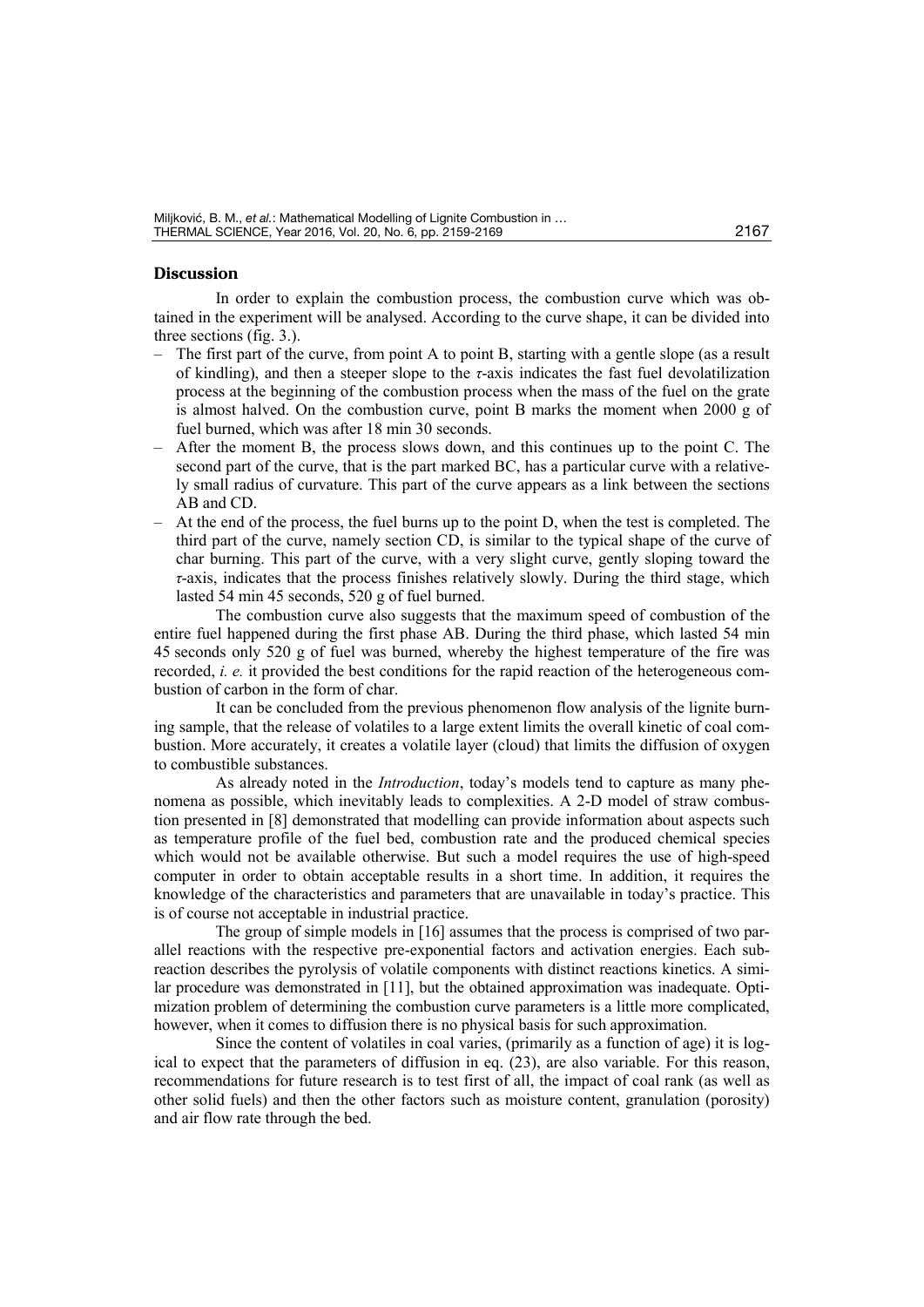Finally, to definitely prove the hypothesis, a statistically relevant number of experiments (at least seven) for each factor should be performed.

For this, it is also necessary to build a specially designed experimental facility as was done, for example [17, 18].

#### **Conclusions**

The hypothesis is set in this paper that the resulting combustion rate, which is directly correlated with the change in the mass of unburned fuel, is limited by the diffusion of the oxidant (oxygen) through the boundary layer from the free flow to the reaction surface. This hypothesis leads in a simplified and 1-D interpretation to the results in the form of simple exponential dependency of function of fuel mass per time.

The experimental method presented in the article belongs to a group of TMA, TGA analysis which should be done with macroscopic samples. The results of the experiment involving the combustion of 4 kg of lignite sample showed good agreement with the characteristics of the model.

These technologies enable the characterization of fuel, and can be used for analysing combustion in different processes (mechanisms) for starting the reaction layer. For a quick evaluation of the combustion kinetics, without going into the details of the process, this type of modelling provides fast, efficient, and useful solutions, a fact which is very important in industrial practice.

To definitely prove the hypothesis, it would be necessary to perform statistically relevant number of experiments for each factor. In addition, building a specially designed experimental facility would also be required.

## **Acknowledgment**

This research is supported by the Ministry of Education, Science and Technological Development of the Republic of Serbia in the framework of the project *Development of methods, sensors and systems for monitoring of water, air and soil quality* (Project No. III 43008).

#### **Nomenclature**

- $A$  fuel, in fig. 1
- $\overline{A}$  ash content, [%-mass], in eqs. (2) and (3), and tab. 1
- $C_{fix}$  fixed carbon<br>*D* volatile in fi
- $\overrightarrow{D}$  volatile, in fig. 1 and eqs. (2) and (3)<br>  $\overrightarrow{F}$  solid residue in eqs. (2) and (3) and
- $-$  solid residue, in eqs. (2) and (3), and fig. 1
- $Hd$  lower (net) heating value,  $[kJkg^{-1}]$ , in tab. 1
- $L$  bed height, [ms]<br> $M$  molecular weigh
- $-$  molecular weight, [kgmol]
- $\dot{m}_i$  reaction rate, [kgm<sup>-3</sup>s<sup>-1</sup>] *s* – the stoichiometric ratio of volatiles and
- fuel mass, eq. (3)
- *w* flow rate (x- or y-direction),  $\text{[ms}^{-1}]$ , eq. (11), flame locations velocity,  ${\rm [ms^{-1}]},$  eq.  $(18)$
- *X* the mass fraction

*Greek symbols*

- *τ* time, [min]
- $\rho$  density, [kgm<sup>-3</sup>], eq. (11)
- *ν* stoichiometric coefficients, eq. (2)

#### *Subscripts*

- $-$  fuel
- *D*, *D*1 volatile, volatile at the end of the process
- *E, E*1 solid residue, solid residue at the end of the
- process *i* – species index
- $x, y$  Cartesian co-ordinates
- 
- *Acronyms*
- TGA thermogravimetric analysis
- TMA thermomechanical analysis

## **References**

- [1] Cellier, F. E., *Continuons System Modeling,* Springer, New York, USA, 1991
- [2] Velten, K., *Mathematical Modeling and Simulation,* Wiley VCH, Weinheim, Germany, 2009